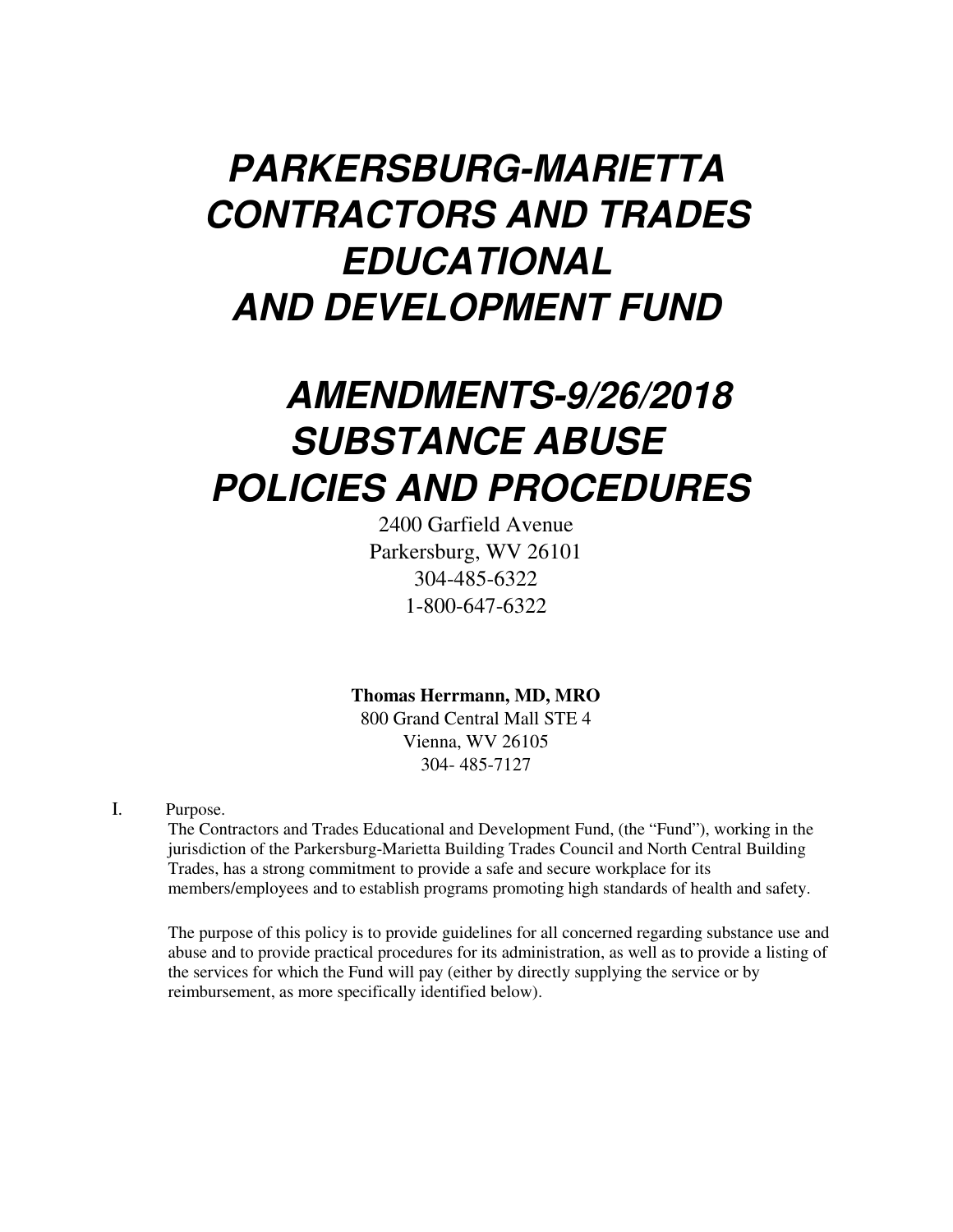II. Definition.

Substance abuse means the misuse or illicit use of drugs or controlled substances such as heroin, marijuana, cocaine, or legally obtainable drugs not reported and being abused.

## III. Services Covered by Fund.

The Fund will pay for the following items:

- A. One (1) Annual Drug Test per Fund participant member per calendar year;
- B. One (1) Full PFT/Fit Test and one (1) Half PFT/Fit test per calendar year;
- C. One (1) Respiratory Clearance per calendar year;
- D. One (1) Hepatitis B Vaccine series (3 vaccinations) per calendar year;
- E. Lead/Zpp test;
- F. Post-Accident Breath Alcohol testing and/or Random Breath Alcohol Testing; and
- G. One (1) Flu Vaccine per worker and worker's spouse per calendar year.

The Fund will reimburse Fund participants for the cost of an Annual Drug Test that was administered to an apprentice worker who, following testing, is accepted into the membership of a Union, or who is otherwise covered by a collective bargaining agreement that contains the Fund language in the agreement and for which the Fund is receiving contributions. However, the Fund will **not** reimburse for the cost of any testing administered to a person who fails any test and had not yet achieved membership with a Union at the time of the testing he or she failed.

#### IV. Policy and Procedures.

The Policy and procedures which apply to anyone testing on the Fund chain of custody form including workers who are members of current Fund participants and who are considered for employment by a participating contractor are addressed in the following statements:

- A. Applicants considered for employment.
	- 1. In order to maintain a safe, drug-free environment for its employees, contractors will not employ craftsmen who are involved in substance abuse. Therefore, any Fund participant member must submit to substance abuse testing before being employed.
	- 2. Members being tested have access to a copy of the Substance Abuse Policy by contacting the Fund Office or online at the following website: **www.pmctedf.com**
- B. To implement this policy the following procedures will apply.
	- 1. Testing for drugs shall be limited to testing of a Fund participant member prior to beginning work for a contractor, annual testing for existing members of a Fund participant, random testing of a Fund participant member pursuant to a random drug testing plan established by a contractor, owner or union, and testing of existing Fund participant members for cause. **For cause testing** will be determined when there exists supporting evidence of impairment, accidents or when the contractor has good reason to believe an employed Fund participant member is under the influence of a drug or other intoxicant.
	- 2. The method(s) by which all drug testing will be conducted will be determined by the Board of Trustees of the Fund, and the method(s) may include hair, saliva,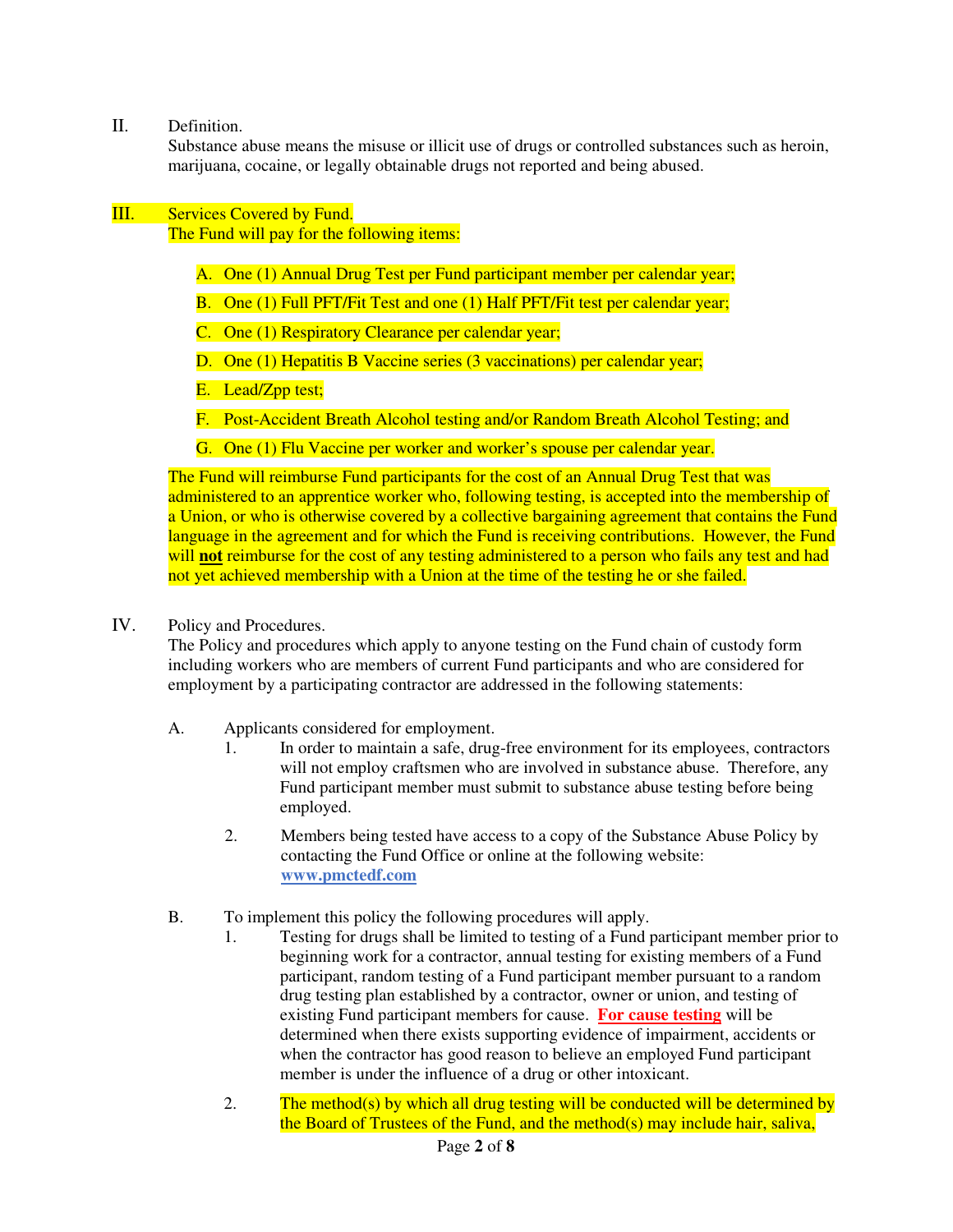urine and/or blood sampling. *Provided*, however, that the Board of Trustees reserve the right to utilize multiple or different methods of sampling.

- 3. The Board of Trustees of the Fund shall establish for what substances testing will be conducted, as well as the parameters of what constitutes acceptable and not acceptable substances levels resulting from testing. The Board of Trustees of the Fund utilize the United States Department of Transportation testing parameters as its guide, but reserves the right to alter those parameters, including utilizing more stringent guidelines or testing for more substances than the U.S.D.O.T., in its sole discretion. The Fund will maintain the testing panels/parameters on its website: **www.pmctedf.com**
- 4. Subject to random drug testing, testing for cause and any testing required by work site owners, any Fund participant member who tests negative as a new hire may come and go on his or her projects without retesting for a period of one (1) year.
- C. Random drug testing.
	- 1. Random drug testing will be used where such testing is required by the contractor, owner or union.
	- 2. Testing of the employees of a contractor who is a member of the Fund will be conducted at a frequency not greater than once monthly.
	- 3. The method(s) by which random drug testing will be conducted will be determined by the Board of Directors of the Fund, and the method(s) may include hair sampling, saliva sampling, urine and/or blood sampling. *Provided*, however, that the Board of Directors reserve the right to utilize multiple or different methods of sampling.
	- 4. Testing of the employees of a contractor who is a member of the Fund at the request of the contractor may not exceed 5% of the contractor's employees in a given month. In making the calculation of 5% of the contractor's employees, the result of the multiplication of the number of employee's times 5% will be rounded up to the higher whole number. This number may be increased with the approval of the program administrator with documentation of an industrial site requirement.
	- 5. Testing will be performed on the project site or such other convenient site as may be agreed to by the contractor and the program administrator and will be conducted during working hours. During a random collection, a sample must be collected before the nurse leaves the site.
	- 6. All costs directly associated with the testing will be borne by the Fund.
	- 7. Fund participant members testing negative following a random urine test will receive an updated drug-free status in the TOPS online database. Any random saliva test, or random test other than urine, will **NOT** update the Fund participant member's annual test in the TOPS online database.
	- 8. Breath Alcohol Testing will be performed upon request of the Contractor, and in the event of an accident.
	- 9. All results will be reported to employer/contact person.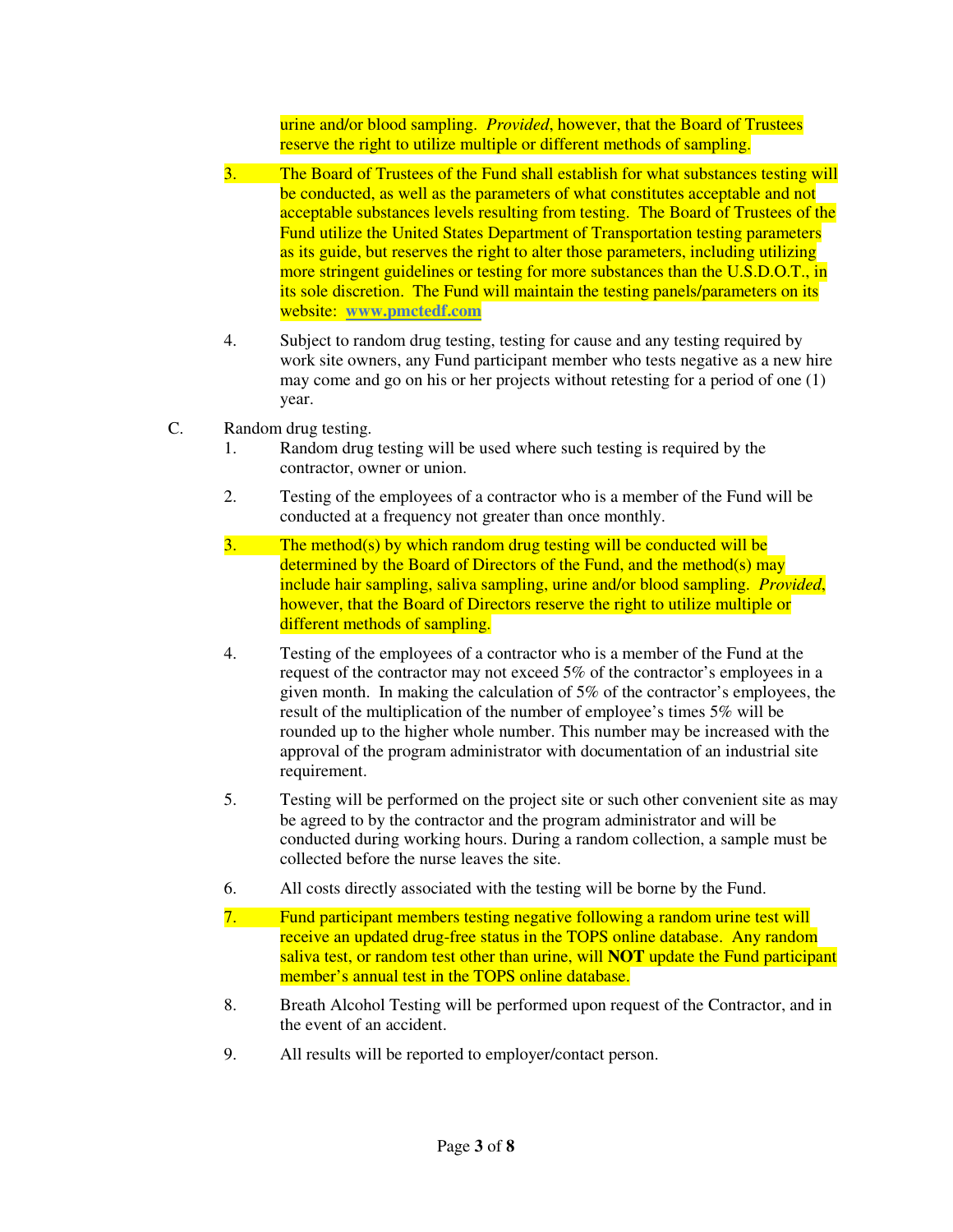- D. Upon completing successful urine drug testing [a negative test result], the TOP System will be updated certifying the employee's eligibility for employment.
- E. The drug abuse policy includes a qualitative analysis for all drugs of abuse for which the United States Department of Transportation tests, plus alcohol. The testing levels and guidelines with respect to urine, saliva and hair testing will be maintained on the Fund website: **www.pmctedf.com.**

\* NOTE: The Fund acknowledges the passage of the West Virginia Medical Cannabis Act, *W.Va.Code* §§ 16-8a-1, *et seq*., but holds to its "zero tolerance" philosophy, and a valid doctor's prescription for medical cannabis will not exempt an employee from testing or the limits set forth on the website.

**F.** Employee Awareness Education:

Employee Awareness Education will be recognized where such education is required by the contractor, owner or union. A qualified person will explain why and how substance use is a workplace problem, the effects, sign/symptoms of use, effects of commonly used drugs in the workplace and, how to get help. There will be a minimum of two hours of substance abuse education annually for all employees. New employees will be advised about this program during orientation and will receive such education as soon as possible thereafter. In addition, supervisors will be trained when such training is required by the contractor, owner or union, to recognize substance problems that may endanger the employees and others as well as violate this Policy. This training will be in addition to the employee education session. Supervisors will also be trained about testing responsibilities, how to recognize behaviors that demonstrate an alcohol/drug problem, and how to make referrals for help.

- V. Test procedures, results and appeals:
	- A. With respect to hair samples, If: (1) a hair test is not permitted under state law where the Fund participant member is tested; or (2) the testing facility where the sample would be submitted does not perform hair analysis; or (3) the Fund participant member has no hair to provide as a sample, then the Fund participant member must submit a blood sample. The Fund participant member may not elect to provide a blood sample instead of a hair sample unless any one of the three (3) specified reasons listed above applies, in which case a blood sample must be provided. Refusal to provide a hair sample when required shall be considered a positive test result.
	- B. With respect to urine samples, the specific gravity of the urine specimen will be checked at the time of collection of the urine sample. The specific gravity should be equal to or greater than 1.005. If the specific gravity of the specimen is less than 1.005 [such a specimen is referred to as "**too dilute**"], the specimen will be rejected and not further tested. If the first urine specimen is rejected as too dilute, the Fund participant member will be asked to wait and must give another urine specimen. If the second urine specimen is again rejected as too dilute, the Fund participant member must have a hair test performed at that time. If the additional specimen collection of urine cannot be collected before closing time on that day, the Fund participant member will be given the option of immediately providing a hair test/alternative test, or coming back the very next morning to provide the urine specimen. If the Fund participant member fails to do so, the test will be considered a refusal to test.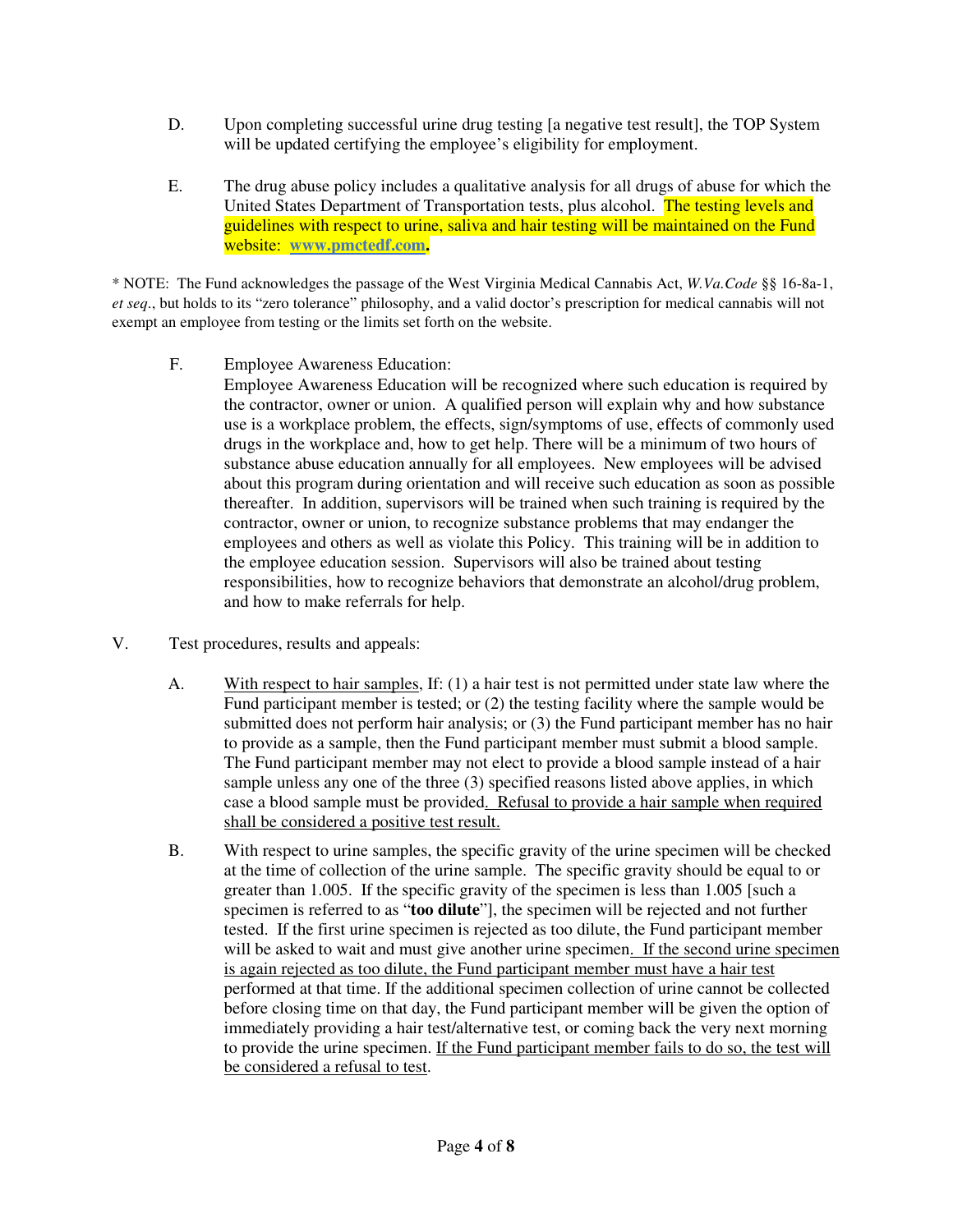- 1. **If a urine specimen with a specific gravity equal to or greater than 1.005 is not collected and the Fund participant member does not provide a hair sample or a blood sample, if applicable, no drug-free status will be entered in the TOP system. This will be considered a refusal to test.**
- 2. In the event of a "**shy bladder**" and the Fund participant member is unable to provide a sample in a reasonable amount of time, the Fund participant member must provide medical documentation from their physician for this syndrome then a hair test will be performed.

During this time the Fund participant member's drug card will be listed as inactive. Failure to provide this documentation and supply the alternate test will be considered as a refusal to test.

- 3. In the event the collector doesn't identify the dilute sample as too dilute during the time of collection, but thereafter determines that the sample is too dilute, the Fund participant member must return to the test site to provide an additional sample. The Fund participant member must return to provide another sample within **forty-eight (48) hours** from the time the collector notifies the employee that the sample in question is too dilute. Failure to timely return to the test site will be considered a refusal to test.
- C. In addition to the specific gravity, the temperature of the urine specimen is checked. The range of temperature must be from 90 degrees to 100 degrees. If the temperature is not within that range, the urine specimen will be rejected and an alternative test such as a hair or blood test will be taken immediately. Only the second specimen will be submitted to the lab. Failure to take another test will be considered adulterated as described in the following paragraph.

### D. Adulterated Sample.

- 1. In case the urine sample is determined to be **adulterated ["adulterated"**  meaning to make impure by adding an improper substance to the specimen], the Fund participant member will be treated as having a positive test result. This includes being in possession of contraband during the time of collection.
- 2. In the case of an adulterated urine sample, the Fund participant member shall have the same rights as a Fund participant member who had a positive test result, and the same assessment procedures will be followed. See section V, paragraph F, below.

### E. Medical Review Officer (MRO) reviews test results.

- 1. Attempt to contact Fund participant member at the phone number listed.
	- a. If no answer, repeat attempts are made.
	- b. If there is a recorder, a discrete message is left, including date and time of the message.
	- c. If a person other than the Fund participant member answers, confidentiality remains. Results will only be discussed with the employee or prospective employee.
	- d. A two hour window period is given to return the phone call. If no return call is made, the Business Agent/contact person is notified.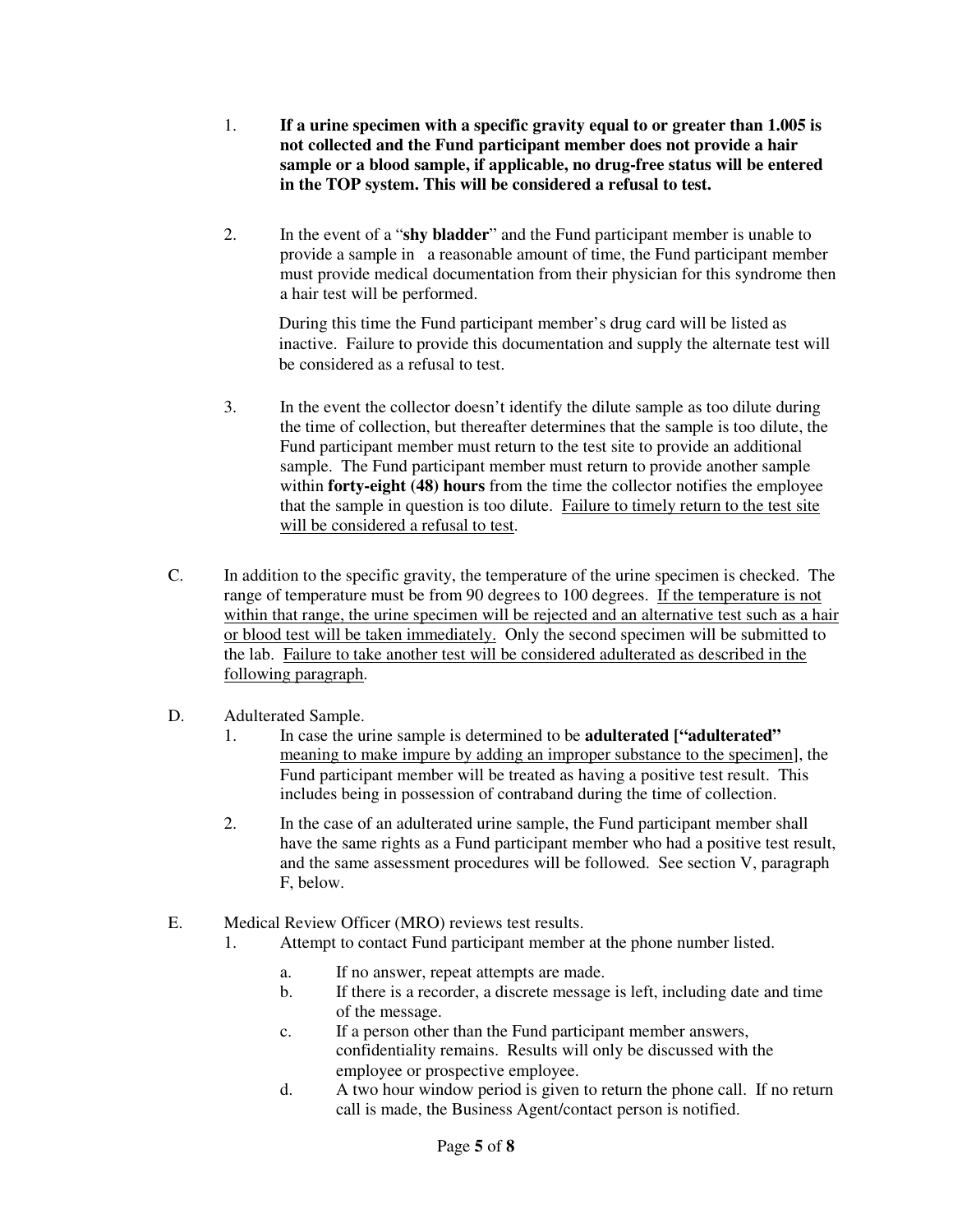- 2. After the results have been discussed with the Fund participant member, he/she is offered an appointment to further discuss results with the MRO.
	- a. If Fund participant member declines the appointment, he/she is informed that the Business Agent/contact person will be contacted.
	- b. If Fund participant member agrees to an appointment, a time will be scheduled the same day if time allows. No show appointments will be reported immediately to the Business Agent/contact person and the employer.
	- c. If there are any questions by the MRO about the positive test result and the prescription drugs listed, a SAMHSA Certified Lab Toxicology Department will be contacted and/or a local pharmacy will be contacted regarding drug crossover and drug interaction.
	- d. If Fund participant member is unavailable to discuss the results, the Business Agent/contact person and employer will be contacted.
	- e. MRO shall offer Fund participant member the right to have his/her split specimen retested at an approved SAMSHA lab of his/her choice, and Fund participant member is responsible for the retesting cost up front. Fund participant member will be given **twenty-four (24)** hours to decide to appeal and within that twenty-four hours the Fund participant member must post in cash with the MRO office the fee for the other test confirmation using the same specimen but at an alternative laboratory. The failure of the Fund participant member to timely post in cash with the MRO office the fee for the other test confirmation will constitute a withdrawal of the appeal. Any appeal will result in the employer/agent being notified to remove you from safety sensitive duties during this appeal time.
- F. Appeal of positive test results.

A Fund participant member who wishes to appeal his/her positive test results must notify the program administrator within **twenty-four (24)** hours of his/her notification of the results. Within that **twenty-four (24)** hours, the Fund participant member must post in cash the fee for another test confirmation using the same specimen but done at an alternate laboratory. The cash deposit must be made with the MRO office. The failure of the Fund participant member to timely post in cash with the MRO office the fee for the other test confirmation will constitute a withdrawal of the appeal. The alternate laboratory will be mutually agreed to among the Fund participant member, the MRO and the program administrator. If the second confirmation, which shall be a GC/MS (Gas Chromatography/Mass Spectrometry) confirmation, is negative, the Fund participant member will be reinstated and the second test cost will be refunded to the Fund participant member by the Fund. Be advised the PMCTEDF FUND will not reimburse the Fund participant member for any lost wages.

- G. Assessment
	- 1. The office of the MRO will inform the Fund participant member of the EAP Counselors contact information to complete the necessary assessment. Assessment is necessary in order that the Fund participant member will be eligible to retest. Contact will be made either by telephone or certified mail.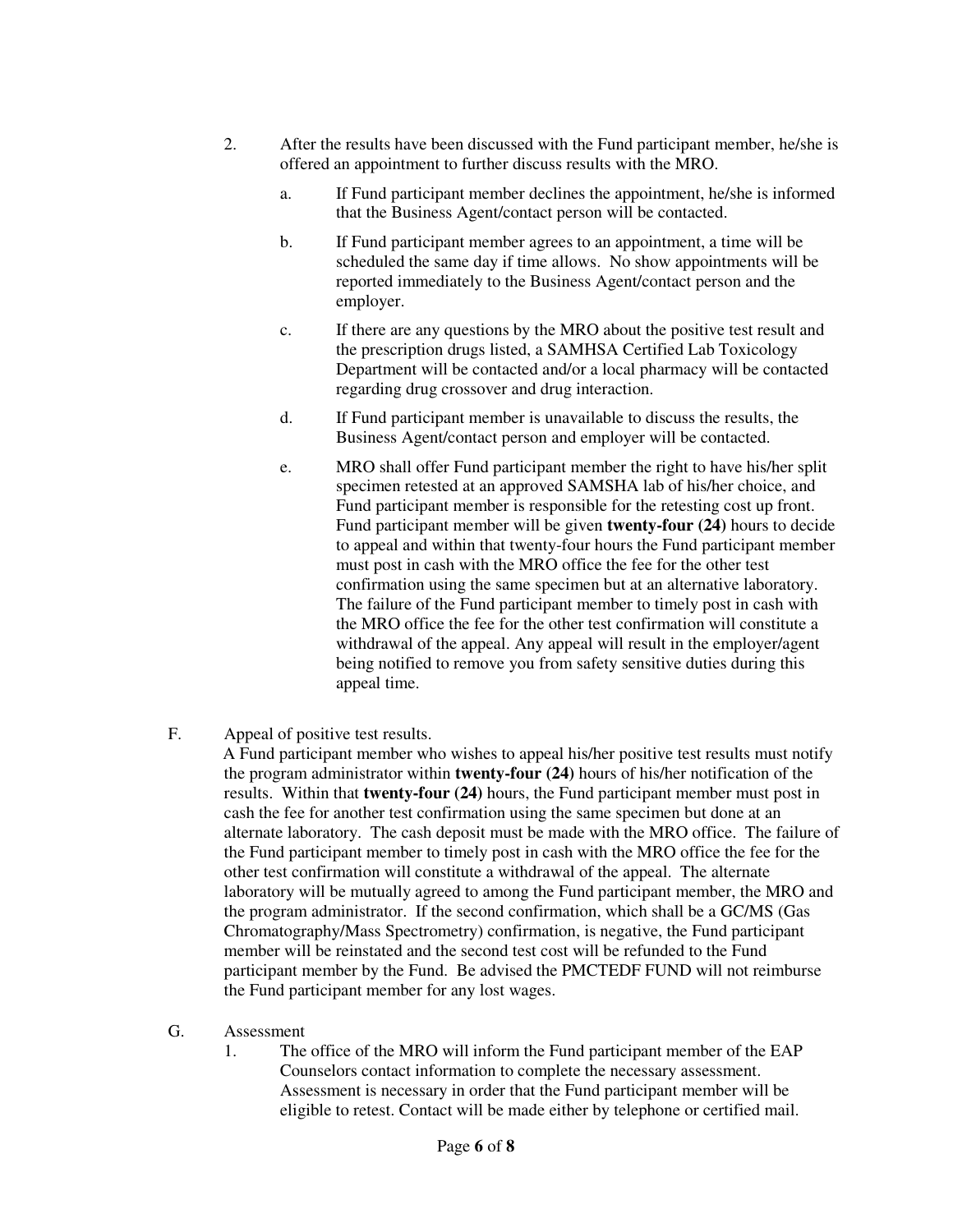- 2. The Fund participant member must complete the assessment as soon as possible after notification of the positive test result. The Fund will pay for the cost of the initial assessment for an existing Fund participant member, but will NOT pay for the cost of the initial assessment for a prospective Fund participant member. The Fund will not pay for any treatment beyond the assessments.
- 3. The Fund participant member will not be eligible for retest until written evaluation has been made by the Substance Abuse Professional which recommends eligibility for a retest.
- 4. The Fund participant member must complete recommendations, if any, before becoming eligible for retest.
- 5. The Fund participant member must still wait **thirty (30)** days from the original test date to retest after completion of the assessment.
- 6. Failure to timely complete the assessment within **30** days from the positive date will result in ineligibility to retest for a period of one (1) year from date of positive test.
- 7. An individual who has two (2) positive test results will be ineligible to retest for a period of **ninety (90)** days from completion of the assessment. An individual who has three (3) positive test results during any **twelve (12)** month period will be ineligible to retest for a period of **ninety (90)** days from completion of the assessment or for one (1) year from the date of the last positive test result, whichever period of time is greater.
- H. Walk in drug screens are not allowed. To insure payment for the testing procedures, an appointment must be made using the recall letter sent by the Fund to the Fund participant member, or testing of Fund participant members may be scheduled by the Business Agent, company representative or the Fund Office. In the case of a positive drug test, a Business Agent **cannot** schedule any sort of follow-up testing. Only the Fund office may schedule this type of testing.
- I. Any drug testing collections that have been collected on the Fund's chain of custody forms will be recorded and processed the same as any of the Fund's tests, even if it is later determined that the collection should not have been collected on the Fund's chain of custody forms. The PMCTEDF will not dismiss or throw out any record reported to the program unless the test becomes expired.
- J. Notification of Outside Entities and Notification from Outside Entities.
	- 1. The Trustees of the Parkersburg-Marietta Contractors and Trades Education and Development Fund are authorized to enter into reciprocal agreements with other funds (outside the jurisdiction of the Parkersburg-Marietta Building Trades Council and the North Central Building Trades) providing similar programs and procedures for their Fund participant members in the construction industry. *Provided*, however, that the Fund Board of Trustees has sole discretion whether to honor any such requests for reciprocity.
	- 2. Pursuant to any such reciprocal agreements, the Parkersburg-Marietta Contractors and Trades Educational and Development Fund is authorized to share drug testing results with such other funds and to receive and act upon drug testing results transmitted from such other funds.